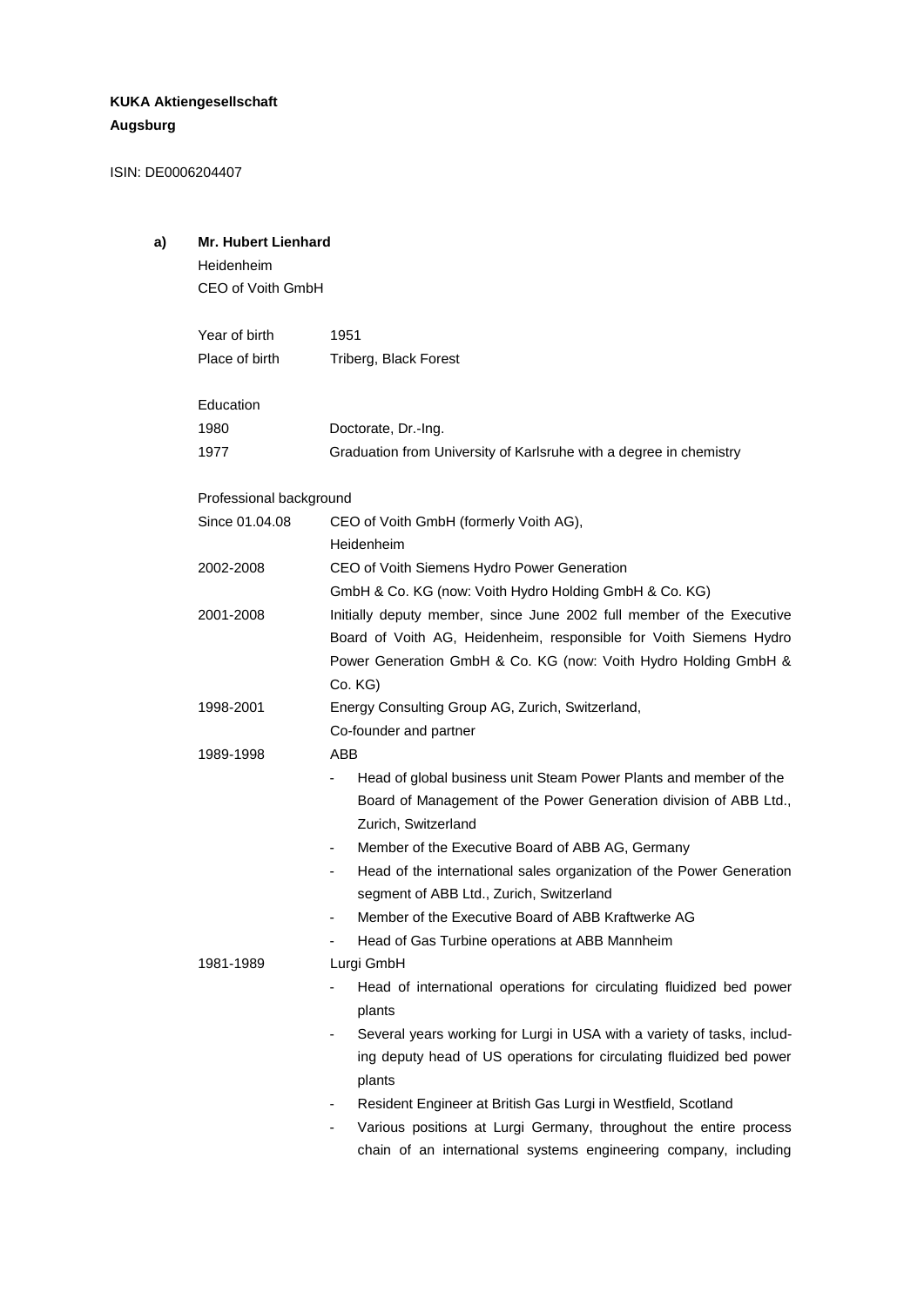sales and marketing, project management, construction management and start-up management

## **Membership in statutory supervisory boards**

EnBW AG, Karlsruhe Heraeus Holding GmbH, Hanau SGL Carbon SE, Wiesbaden SMS Holding GmbH, Düren Voith Turbo Beteiligungen GmbH (Chairman), Heidenheim an der Brenz

#### **Membership in comparable domestic/foreign controlling bodies**

Voith Hydro Holding GmbH & Co. KG (Chairman), Heidenheim an der Brenz Voith Industrial Services Holding GmbH & Co. KG (Chairman), Stuttgart Voith Paper Holding GmbH & Co. KG (Chairman), Heidenheim an der Brenz Voith Turbo GmbH & Co. KG (Chairman), Heidenheim an der Brenz

#### **b) Mr. Friedhelm Loh**

Dietzhölztal **Entrepreneur** 

Year of birth 1951 Place of birth Weidenau

#### Education

| 1970 - 1971 | Academy for Practical Business Studies, Radolfzell                 |
|-------------|--------------------------------------------------------------------|
| 1968 - 1970 | National service in the German Bundeswehr, Mengen/Erding           |
| 1967 - 1968 | Garmisch-Patenkirchen Business School                              |
| 1963 – 1966 | Apprenticeship as high-voltage electrician, Burger Eisenwerk, Burg |

### Professional background

| Owner and CEO                           |
|-----------------------------------------|
| Friedhelm Loh Stiftung & Co. KG, Haiger |
| Partner and CEO                         |
| Rittal GmbH & Co. KG                    |
| Trainee at Merten-Gummersbach           |
| Commercial internship at Titan-Schwelm  |
|                                         |

### **Membership in statutory supervisory boards**

Deutsche Oppenheim Family Office AG, Grasbrunn Deutsche Messe AG, Hanover

# **Membership in comparable domestic/foreign controlling bodies**

Rittal Holdings Ltd., Rotherham (South Yorkshire), England Cito Benelux B.V., Zevenaar, Netherlands Cito Benelux (Onroerend Goed) B.V., Zevenaar, Netherlands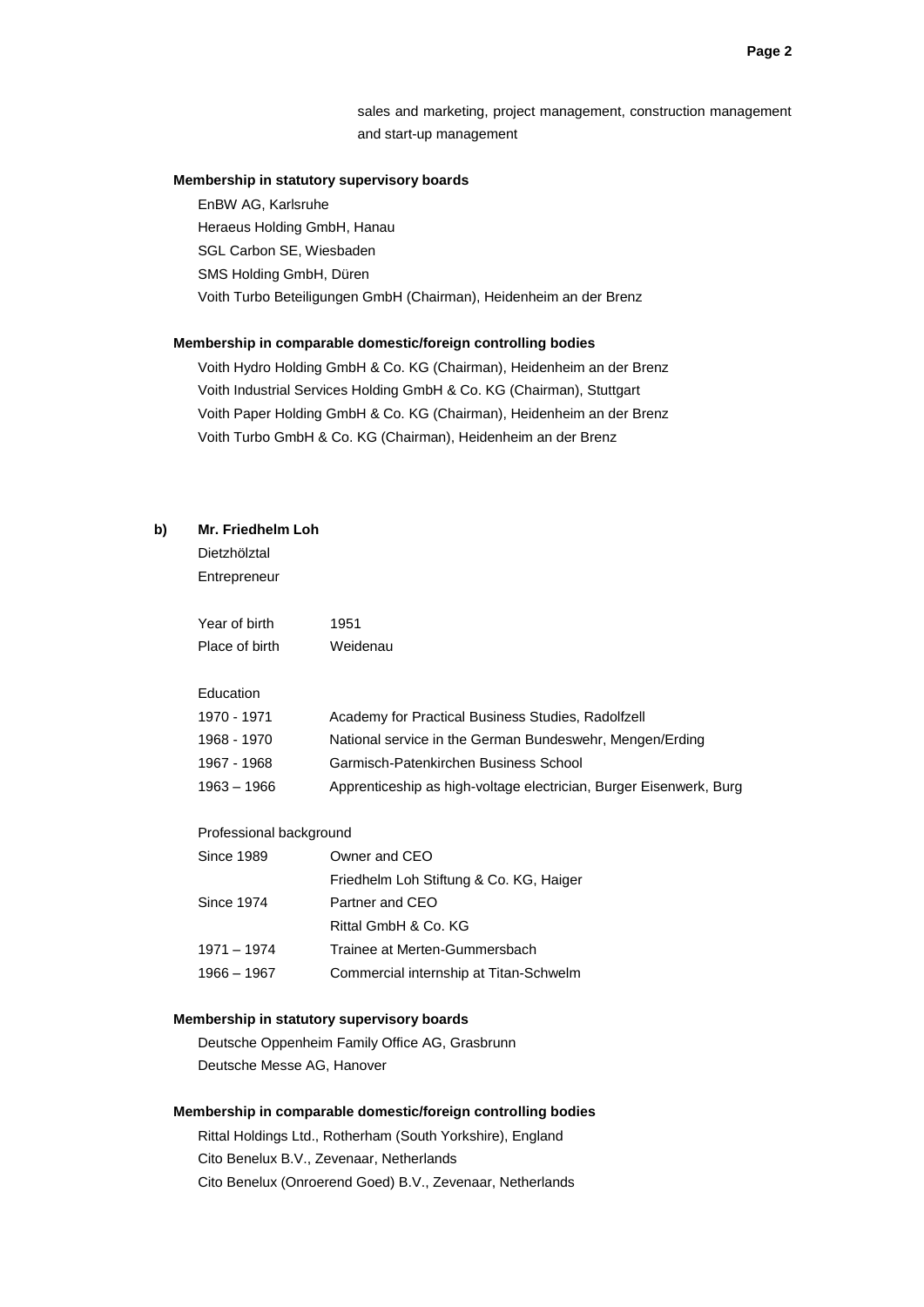Rittal B.V., Zevenaar, Netherlands Rittal Corporation, Urbana (OH), USA (Chairman) Rittal Electrical Equipment (Shanghai) Co. Ltd., Shanghai, China (Chairman) Rittal Electro-Mechanical Technology (Shanghai) Co. Ltd., Shanghai, China (Chairman) Rittal Swiss Holding AG, Appenzell, Switzerland

# **c) Mr. Hans Ziegler**

Feusisberg (Switzerland) Management consultant

| Year of birth  | 1952                   |
|----------------|------------------------|
| Place of birth | Wald (ZH), Switzerland |

### Education

| 1987           | Post-graduate program in Information Technology, TCU Dallas-Fort Worth |
|----------------|------------------------------------------------------------------------|
| 1986           | Post-graduate program in Int. Management, TCU Dallas-Fort Worth        |
| $1975 - 1979/$ |                                                                        |
| 1985           | Business studies (CH and USA)                                          |

# Professional background

| 1973-1988 | SBG / Ericsson / Alcon Pharmaceuticals Ltd.,                  |
|-----------|---------------------------------------------------------------|
|           | various positions in the field of IT, finance and controlling |
| 1988-1991 | Usego-Waro-Gruppe, Volketswil                                 |
|           | Head of Finances and IT                                       |
| 1991-1995 | Globus Group, Zurich                                          |
|           | Head of Group Finances, IT + Group Development                |

## *Commencement of private practice (think & act AG), operative mandates:*

| 1996-1998 | Distefora-Gruppe (formerly Interdiscount)        |
|-----------|--------------------------------------------------|
|           | President of the Administrative Board / Delegate |
| 1997-1999 | Niedermeyer Group, Vienna                        |
|           | President & CEO                                  |
| 2000-2005 | Pragmatica Group                                 |
|           | CFO                                              |
| 2001      | Elma Electronic AG                               |
|           | CEO a.i.                                         |
| 2003      | Erb Group                                        |
|           | CEO                                              |
| 2006      | <b>Schlatter Group</b><br>CEO a.i.               |
| 2009-2010 | OC Oerlikon Group                                |